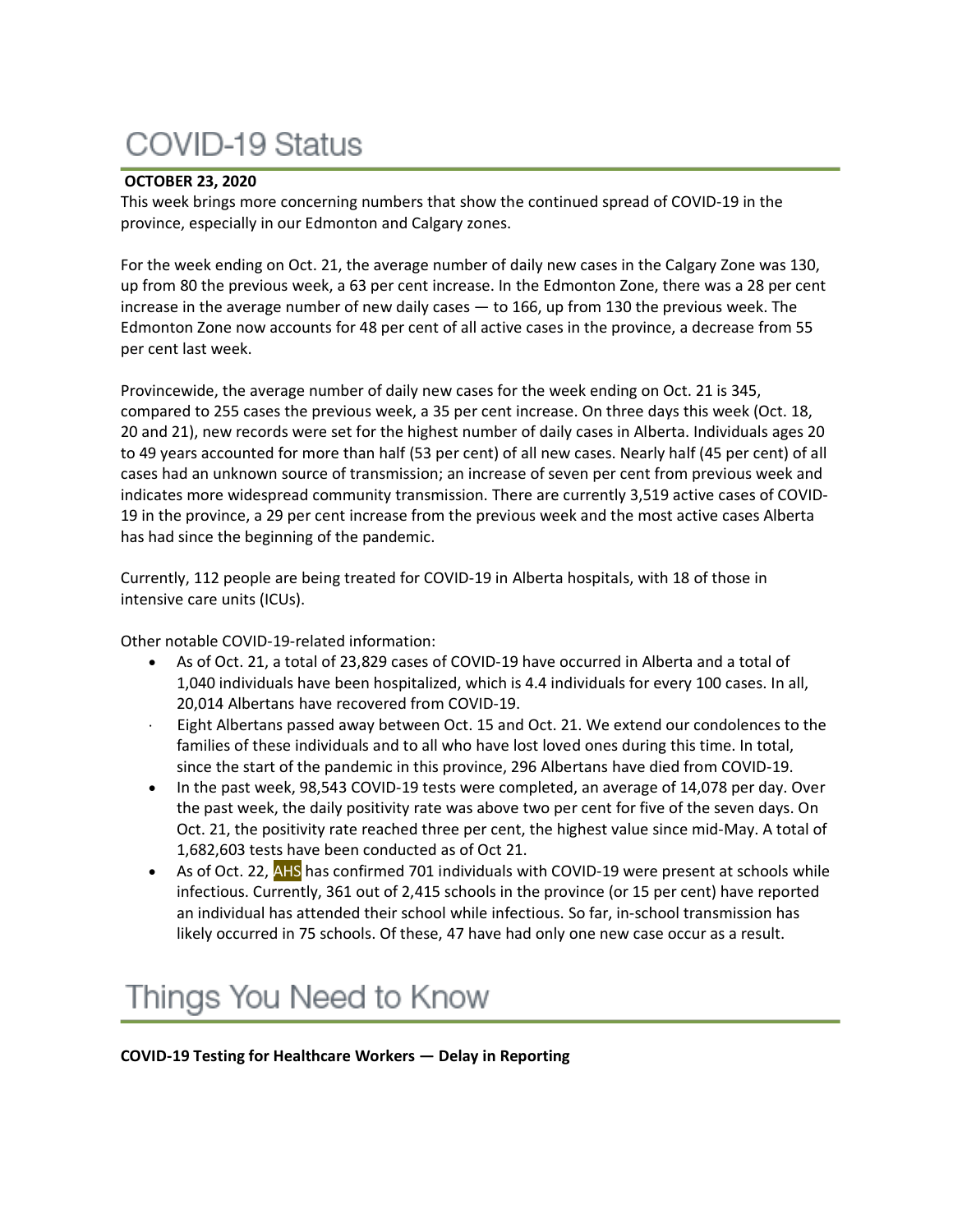Due to technical issues, an update of the AHS [Healthcare](https://tableau.albertahealthservices.ca/#/views/AHSEmployeePhysicianCOVID-19TestSurveillanceDashboard/Introduction?:iid=1) Worker COVID-19 Testing dashboard was not available in time for this week's COVID-19 all-staff update. Please watch for an update next week or check the dashboard for future updates.

### **Edmonton Zone Implements Additional Surge Capacity Measures**

The Edmonton Zone has activated new surge capacity measures to support improved patient flow and ensure care is available to those who most need it.

The additional temporary measures will include postponing approximately 30 per cent of scheduled surgeries, effective today, and adjusting ambulatory visits as required. Urgent, emergent and cancer surgeries will continue. Edmonton Zone remains committed to meeting the established surgical targets for the year, and has plans in place to resume surgery and reschedule cancelled surgeries as soon as possible.

Edmonton Zone staffing and system capacity have been affected by isolation requirements, outbreaks, contact tracing, COVID-19 screening and testing.

# **Revised Testing Criteria for COVID-19 in Alberta**

On Tuesday, Alberta Health announced updated COVID-19 testing criteria for Albertans.

In an effort to reduce wait times and speed up access to results for those at greatest risk of illness, COVID-19 testing is currently offered only to Albertans in the following groups:

- Albertans with symptoms of COVID-19.
- Albertans who are close contacts of a confirmed case, whether symptomatic or not.
- Albertans who are linked to a known outbreak, whether symptomatic or not.

All Albertans in the above categories, including healthcare workers, will still receive testing.

As this new testing approach will support more rapid turnaround of test results, we anticipate healthcare workers will be better supported in effectively managing symptoms or potential exposures.

The AHS online testing tool has been updated to reflect this new criteria.

If you are identified as a close contact of a confirmed case or linked to an outbreak, whether you have symptoms or not, you will also need to follow all directions from AHS Public Health and Workplace Health & Safety.

If you had already booked an appointment with AHS for an asymptomatic test, prior to Tuesday's announcement, you will still be tested. Your appointment will be honoured.

# **Pilot Project to Launch Next Month, Giving Travellers Testing Options**

A pilot project between the Government of Alberta and the Government of Canada will launch on Nov. 2, providing an option for travellers entering Canada through our province to be tested for COVID-19 at both the Calgary International Airport and the Coutts Border Crossing.

AHS will work with the provincial and federal governments to support this project and, throughout this pilot, ensure routine contact tracing follow-up is completed for all positive cases.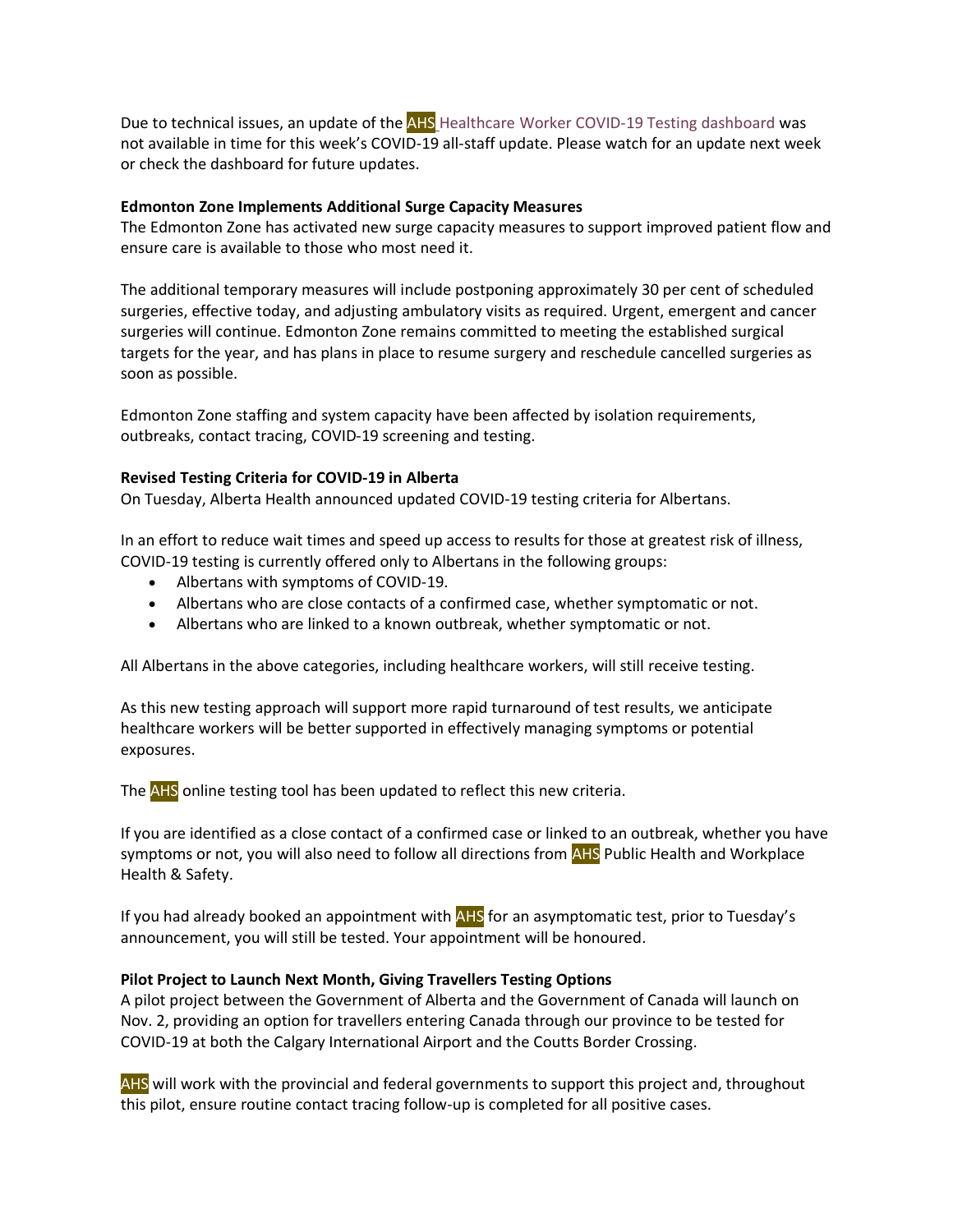All AHS healthcare workers, including physicians, returning from travel outside of Canada are required to adhere to the AHS [fit for work screening](https://www.albertahealthservices.ca/topics/Page17076.aspx) and the isolation requirements as determined by the [return to work decision chart.](https://www.albertahealthservices.ca/assets/info/ppih/if-ppih-covid-19-return-to-work-decision-chart-healthcare-worker.pdf) AHS or Covenant workers — including staff, physicians, contractors, students and volunteers — would not be permitted to return to work at any AHS or Covenant facility or within the community until 14 days after returning from travel outside of Canada. Where feasible, **AHS** healthcare workers may work remotely while isolating, with leader approval.

For essential travel guidance, AHS will continue to follow the official directive of the Government of Alberta declared on March 12, which suspended all AHS business travel outside of the province and country until further notice.

Pilot participants who develop symptoms will be referred to ahs ca/covid to book a test through AHS, and will be provided with automated options of receiving their test results through AHS.

For more information on this pilot project, visit [www.alberta.ca/international-border-pilot](http://www.alberta.ca/international-border-pilot-project.aspx)[project.aspx](http://www.alberta.ca/international-border-pilot-project.aspx)

Meanwhile, Albertans can access a new fee-for-service COVID-19 travel testing service, offered by Dynalife Medical Labs.

For \$150, travellers can be tested by appointment only and receive results that are valid within 72 hours of the arrival time at their destination. Tests must be booked at least 24 hours before departure.

To access this testing, Albertans should visit [ahs.ca/covid,](http://www.ahs.ca/covid) and complete the self-assessment, indicating they require testing for their travel plans.

Albertans requiring COVID-19 testing for travel purposes will then be redirected to DynaLife's travel testing booking system. Clients will be able to book an appointment at the nearest available travel test collection site.

Initial travel test collection sites will be located in Calgary, Edmonton, Lethbridge, Medicine Hat, Red Deer, Grande Prairie and Fort McMurray.

#### **New Acute Care Directive for Designated Family/Support Access & Visitation**

The [Designated Family/Support Access and Visitation in Acute Care, Ambulatory,](https://extranet.ahsnet.ca/teams/policydocuments/1/clp-ahs-support-visitation-hcs-275.pdf) and Emergency Sites [Directive](https://extranet.ahsnet.ca/teams/policydocuments/1/clp-ahs-support-visitation-hcs-275.pdf) came into effect on Oct. 21. All AHS employees, medical and midwifery staff and other persons acting on behalf of AHS must be familiar and comply with the directive.

As outlined in the directive, all acute care settings, including ambulatory clinics and emergency departments, must complete a [Safe Site Access Assessment](https://www.albertahealthservices.ca/frm-21705.docx) on a monthly basis to assess specific issues that might impact family/support and visitor access to a site. This assessment will ensure sites and staff identify any potential issues and mitigation strategies on a continuous basis. This is in alignment with what has already been done in continuing care sites across the province.

The directive also outlines the expectation that each **AHS** site is responsible for implementing the [COVID-19 Designated Family/Support and Visitation Guidance](https://www.albertahealthservices.ca/assets/healthinfo/ipc/hi-ipc-covid19-infosht-visiting-pts-pandemic.pdf) to the furthest extent possible. We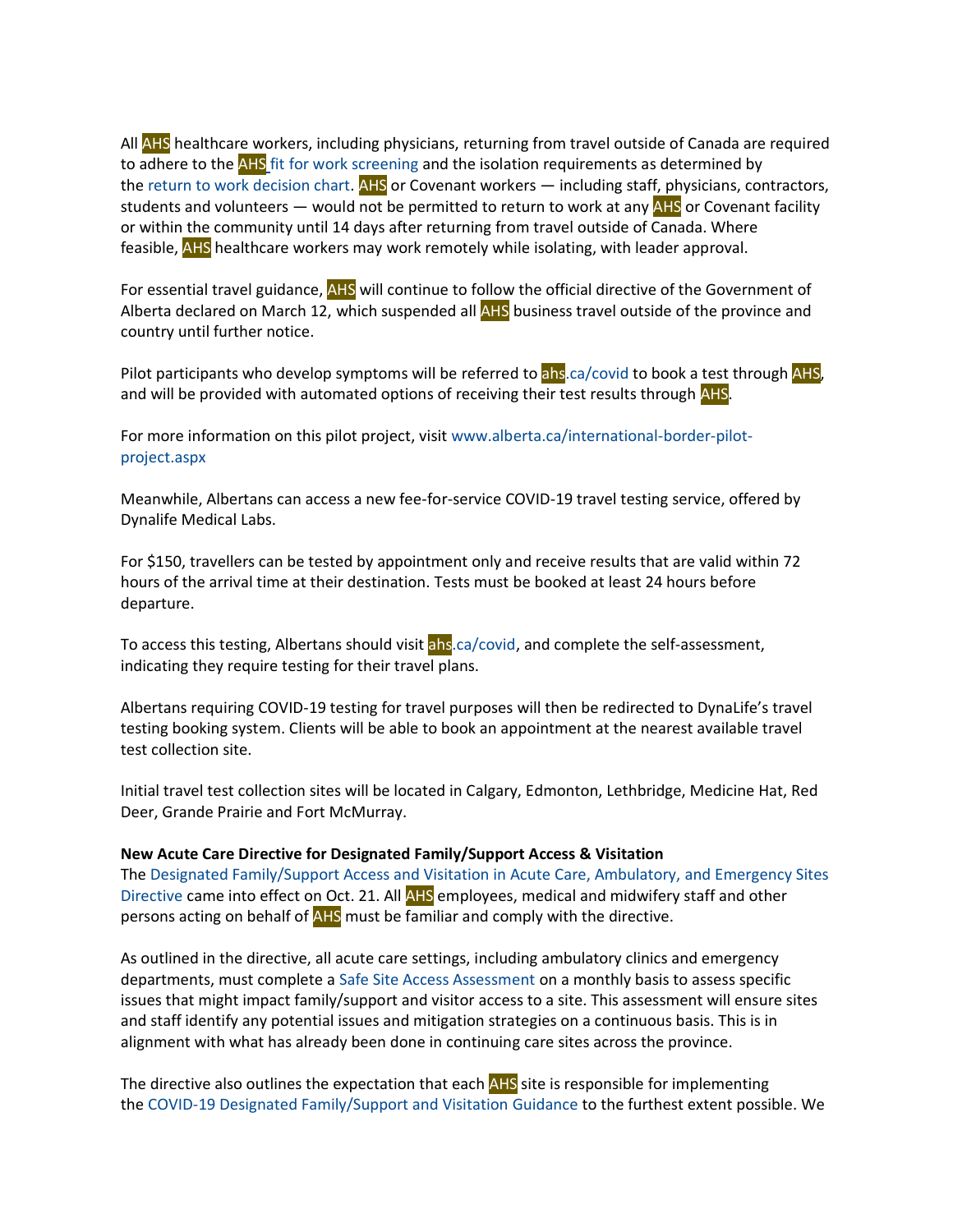recognize each site and each community is unique, so the extent of family support and visitor restrictions might vary from site to site depending on the Safe Site Access Assessment. AHS site managers may delegate the responsibilities for implementation but are ultimately accountable for implementing family/support and visitation practices.

A directive orientation video can be viewed [here.](https://buzzstream.albertahealthservices.ca/videos/Watch.aspx?v=tls-ep-covid-19-support-visitation-hcs-275)

To address questions, concerns and zone-specific circumstances, the Engagement and Patient Experience team will be hosting directive orientation sessions through Zoom next week.

### **Reminder: Please Stay Home When Sick and Stay Vigilant**

It is critical we all continue to take required precautions to reduce the spread of COVID-19 within AHS workplaces.

We cannot overstate the importance of **staying home when sick**. If you have new symptoms, or if your usual symptoms get worse, stay home, minimize contact with others and complete the [Self-](https://myhealth.alberta.ca/Journey/COVID-19/Pages/HWAssessLanding.aspx)[Assessment](https://myhealth.alberta.ca/Journey/COVID-19/Pages/HWAssessLanding.aspx) Tool to determine your need for COVID-19 testing. We each have a role to play in protecting each other — patients, staff, physicians and volunteers. We must all be diligent in modelling safe work practices. Simple actions — such as adhering to all personal [protective](https://www.albertahealthservices.ca/topics/Page17048.aspx) [equipment](https://www.albertahealthservices.ca/topics/Page17048.aspx) (PPE) measures, completing your fit for work [screening](https://www.albertahealthservices.ca/topics/Page17076.aspx) every day, [washing](https://www.albertahealthservices.ca/info/Page6426.aspx) your [hands](https://www.albertahealthservices.ca/info/Page6426.aspx) regularly and physically [distancing](https://www.albertahealthservices.ca/topics/Page16997.aspx#social) — can slow the spread of COVID-19. For more information, including the Online Fit for Work Screening Tool, visit [ahs.ca/fitforwork.](https://www.albertahealthservices.ca/topics/Page17076.aspx) Talk to your leader if you have questions about fit for work screening at your site.

As we continue to monitor our COVID-19 response and the impact on AHS healthcare workers, we know employee-to-employee/provider-to-provider transmission is occurring. There is an extremely high risk for transmission of COVID-19 in small, enclosed spaces, such as break rooms, charting areas, open work spaces and other common areas if appropriate control measures are not followed. Avoiding crowded spaces is the first line of defence. Wearing a mask at all times can help keep everyone safe. This is not merely an expectation; this is a formal requirement — and applies to all zones and all AHS or subsidiary facilities (clinical and corporate).

Thank you for your continued support and dedication.

# **Verna's Weekly Video Message — Recognizing our Volunteers and Patient Advisors**

Day in and day out, we see and hear examples of the skill, compassion and dedication of our people.

We're so very grateful for the amazing work you do across the province. And that includes our 14,000 plus volunteers, who donate in the neighbourhood of one million hours of their time each year to support patient care.

Their invaluable contributions make a difference to patients and their families every day, whether it's acting as a wayfinder, running a gift shop, providing pet therapy or any number of other activities.

Patient and family advisors are also key volunteers in the system and their input helps us ensure our health system meets the needs of the individuals we serve. They continue to find ways to help during the pandemic, including consulting on our virtual health strategy and practice guidance through the Patient and Family Advisory Group.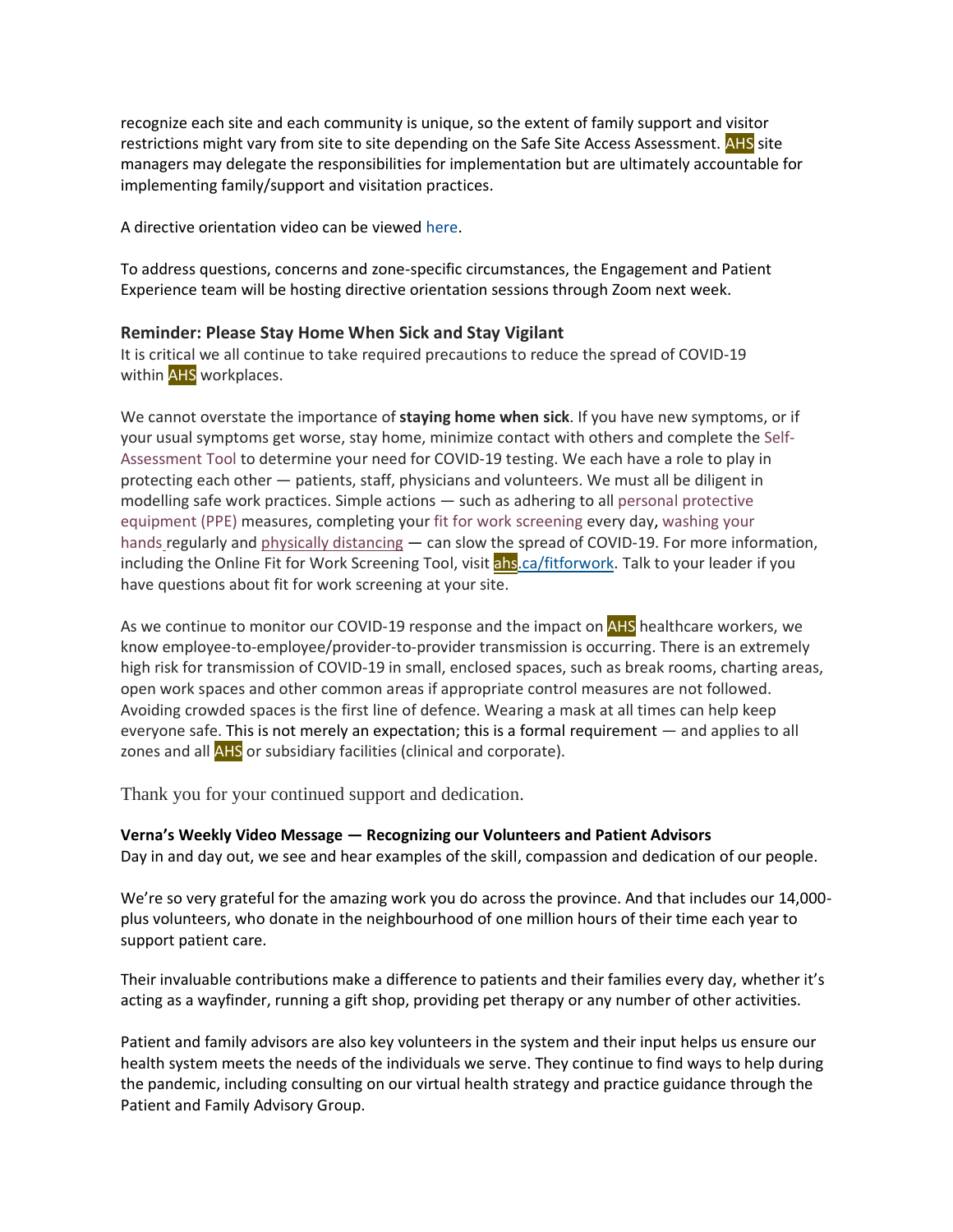Joining me (Verna) to tell us more about the work of volunteers and patient and family advisors are:

- Dean Radbourne, Co-Chair, Patient and Family Advisory Group
- · Michele Rondot, Manager, Volunteer Resources, Calgary Zone
- · Stephanie Stock, South Zone Volunteer

Dean, Michelle and Stephanie discuss how AHS [resumed volunteer programs in June, the](https://www.albertahealthservices.ca/Blogs/ceo/295.aspx)  [contributions of the Patient and Family Advisory Group, and how volunteering looks a bit different](https://www.albertahealthservices.ca/Blogs/ceo/295.aspx)  [during a pandemic.](https://www.albertahealthservices.ca/Blogs/ceo/295.aspx)



Dr. Verna Yiu talks with Dean Radbourne, Michele Rondot and Stephanie Stock about how volunteers and patient & family advisors continue to find ways to support care during COVID-19.

# **PPE Question of the Week — Appropriate Glove Use: When Are They Needed?**

Gloves are an important part of our personal protective equipment (PPE) supplies. In the latest [PPE Question of the Week video,](https://www.albertahealthservices.ca/topics/Page17119.aspx#ppedodont) Janet Barclay — Director of Infection Prevention and Control for AHS North Zone — provides a quick refresher on why we use gloves and when we should use gloves.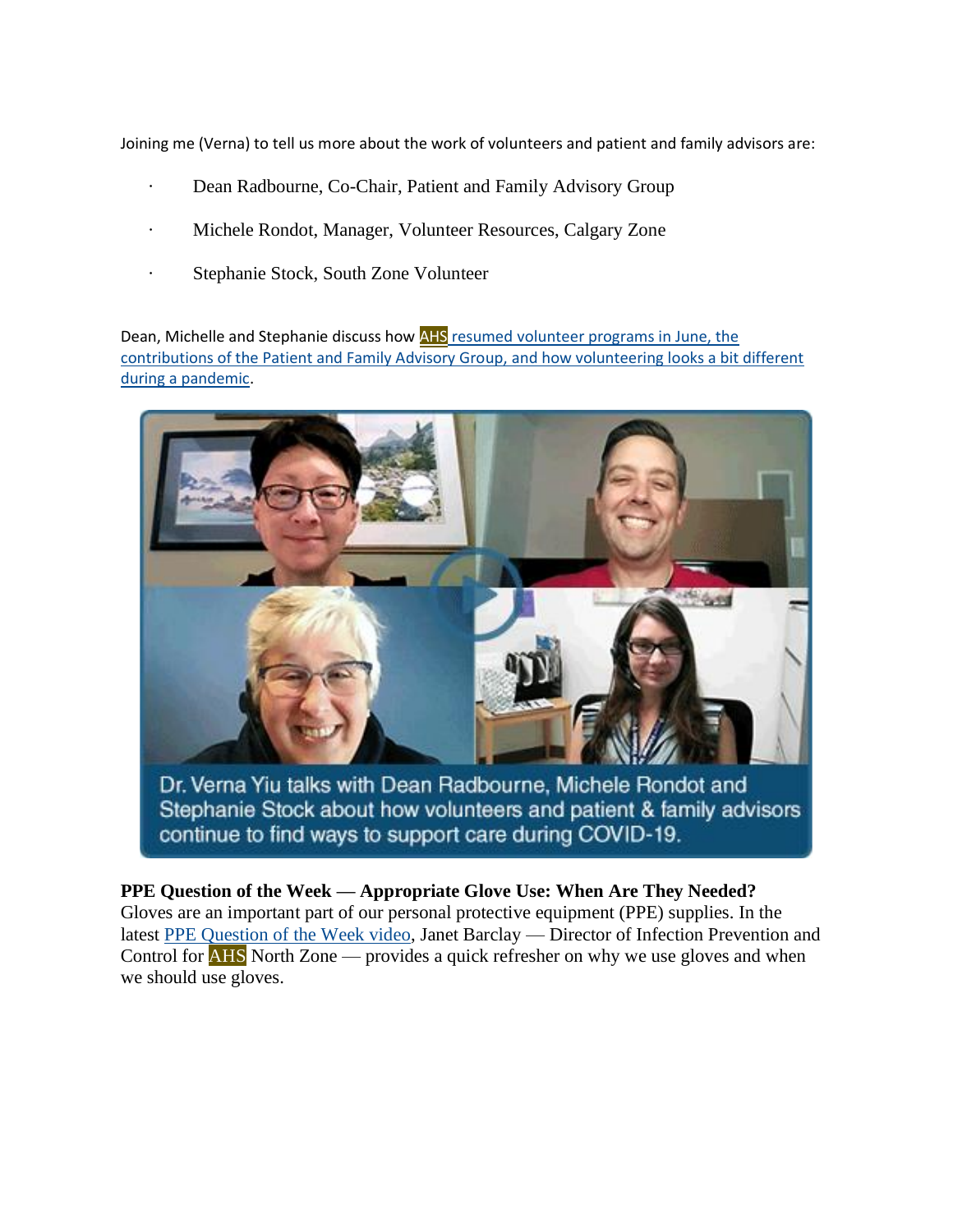

# **National Infection Control Week Wraps Up**

Today wraps up National [Infection](https://ipac-canada.org/national-infection-control-week.php) Control Week, a time for infection control professionals to educate staff and the community about the importance of infection prevention and to promote the important work that has and continues to be done by infection control professionals in a visible and fun way. If you didn't get a chance to play the interactive, virtual escape room  $-$  The [Hidden](https://www.albertahealthservices.ca/info/Page16667.aspx) Risk – try it now.

# **New Requirements for Cognitive Screening at AHS**

AHS is moving away from using the Montreal Cognitive Assessment (MoCA), which means a shift in practice for physicians and staff. This comes in response to a best-practices review following changes to MoCA requirements (paid user training and certification by Dec. 1, 2020). Based on this review and through extensive consultation, six screening tools have been identified as suitable alternatives.

[Learn](https://insite.albertahealthservices.ca/hpsp/Page25254.aspx) more about these alternatives and practice supports.

# Be Well - Be Kind

#### **Let's work together to protect against the flu**

This season, influenza immunization is more important than ever before. Influenza immunization will protect you and your loved ones, as well as vulnerable seniors, children and those with chronic health conditions. By keeping the number of influenza cases and outbreaks low, we can also do our part to help our teams focus on the COVID-19 response.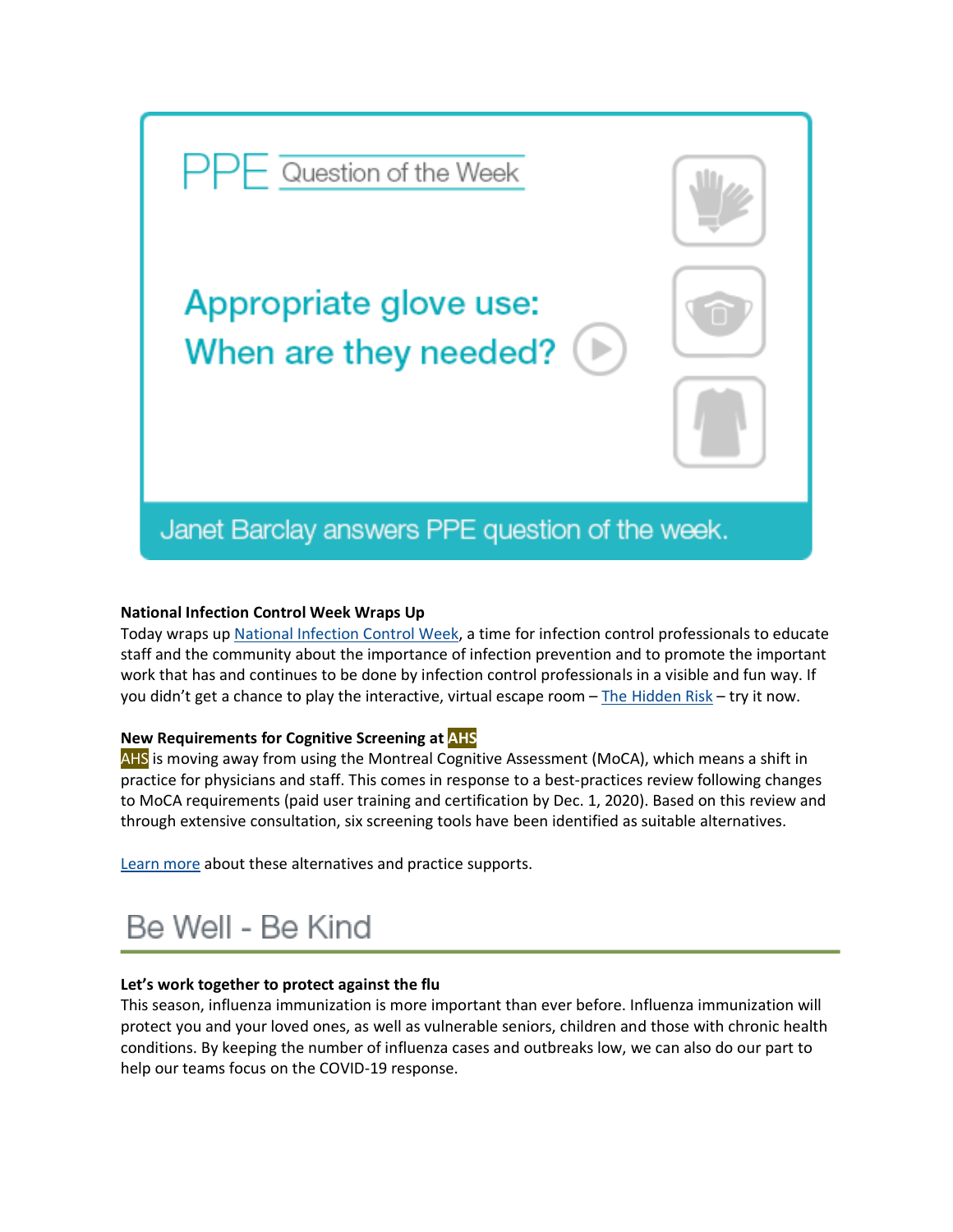All Albertans are encouraged to get the flu shot from a:

Pharmacy: Available for Albertans age five and older. Check to confirm vaccine availability.

Doctor: Some doctors are offering flu shots. Please check with your physician's office to check if they're participating in the influenza immunization program, whether vaccine is available and the age groups they are immunizing.

· AHS Public Health Clinic: Available for children under five years of age and their immediate family or household members.

Immunized at a pharmacy, doctors' office or public health clinic? Report your [immunization](https://insite.albertahealthservices.ca/hr/Page25170.aspx) status.

# **Sharing the Love — Gratitude from Albertans**

Everything you and your colleagues do every day to provide safe quality care to all Albertans is being noticed. Messages of gratitude keep pouring in from across the province and beyond during the COVID-19 pandemic. We want to share a recent message of thanks with you and you can see others on our [Sharing the Love webpage.](https://www.albertahealthservices.ca/about/page13797.aspx)

# *ICU and Unit 33 Staff at RAH*

*To ICU and Unit 33 staff at Royal Alexandra Hospital — Thank you for the amazing care you provided me during my month-long stay at your facility. Your dedication and compassion were truly appreciated, especially the 'spa day' provided by the ICU staff. You are a credit to the nursing profession!*

Dawn S.

#### **Wrapping up — Redeployments a Major Part of a True Team Effort**

Alberta's pandemic response has been a team effort, involving all of our **AHS** teams and many of our external partners. We know you, your colleagues and your families have made many sacrifices and adjusted to change throughout the year, which is never easy but has been necessary to effectively respond to this dynamic public health crisis. We'd like to wrap up this week's update with a message of recognition and appreciation for all of you who have been redeployed, sometimes with little advance notice due to rapidly changing circumstances, as well as for the teams affected by redeployments, especially in situations where there is no immediate backfill for a redeployed team member. Please know the work done by redeployed staff has been critical to our pandemic response efforts. For instance, this summer, redeployed staff helped bring an outbreak in a McLennan continuing care facility under control, protecting its residents and staff. Meanwhile, many of you have accepted roles outside of your scope of practice in order to fortify our contact tracing, swabbing, call centre and site screening efforts. This year we've seen how a global pandemic put pressures on all parts of the health system, clinical and non-clinical — and we're heartened to also see how all of you have stood by one another and worked together to do whatever needs to get done. We are grateful for your efforts, sacrifices and flexibility — thanks to you, together we make a great team.

As always, with gratitude and appreciation.